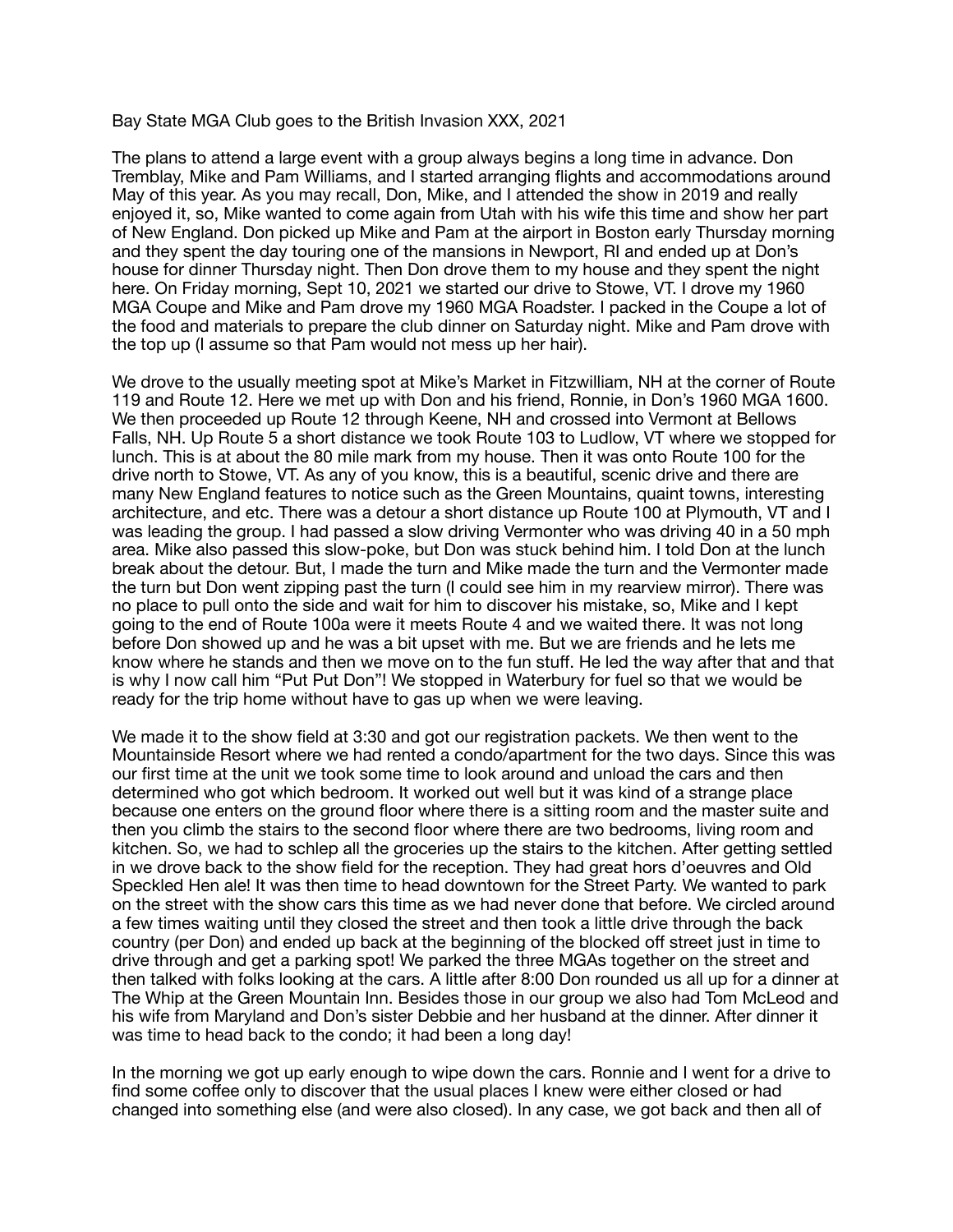us drove over the the field in order to get parked in our class of the show. We parked together and another club member, Michael Rosen, was also in our class. The other club members did not drive their MGAs. We spent the day catching up with friends and acquaintances and talked to folks about our cars. We met some of the other exhibiters as well. I spoke with the president of the Boston Area MG Club, Michael Crawford, who had brought his newly purchased 1938 MG VA Tickford. He had done a marvelous job of cleaning it up and getting it running again. We made the rounds of the vendors and saw club members Geoff and Andrea Rogers vending their wares. When it came to awards we went over to where they were being presented and watched the Concours cars being driven by and given awards. Club member Roy Crane was there with his 1955 Austin Healey 100 BN1 and he took first place! This was a basket case project that he completely rebuilt himself (with the exception of some mechanic parts he had rebuilt by professionals). But he did 85 percent of the car including the bodywork and paint himself. They guy in front of him (who took second in judging) had a beautiful Allard sports car but when the judges came around the horn would not work. He honked his horn to the crowd during the ceremony and said that if his horn had worked while being judged he would have beat Roy!

Just after they finished the Concours drive by they needed more time to finish counting ballots, so. I left Don in charge of collection awards (if we received any) and I headed to the grocery for some last minute shopping. I got back to the condo and Mike and Pam and got back shortly afterward. Pam and I started getting the potatoes ready to bake as they would take the longest. Also we microwaved the corn (4 minutes on high in the husk for each ear) and I went out and started the charcoal in two grills to handle all the cooking. Dick Fabrizio arrived and he is the master griller. He helped me with the steaks and they turned out beautifully. We had salad fixings for everyone and mushrooms for Ellie Guyot. I don't think anyone went away hungry! At dinner we had those staying at the condo, Dick, Jim and Ellie, Judy Pruitt, Mike and Ryuko Rosen, and Tom McLeod and his wife. It was quite a large gathering. I was so busy in preparations that I did not get to eat until last. I don't know where the time went (probably because I had a few drinks!) During all of the preparation Don returned from the field and presented me with Third Place for the MGA Coupe and he took First Place with his MGA. I was surprised that Mike Rosen had not placed since his car is so very nice.

On Sunday we cleaned up the condo and loaded up the cars for the return trip. We headed out at 8:30 am and drove down Route 100 again. Some of the leaves were changing but it is a bit early for full blown New England color. We stopped in Ludlow again for fuel and to have lunch. We found a new place called Cafe at De Light as our usual place was closed (and some had said they did not want to eat there again!) After lunch we drove back to Fitzwilliam, NH where Don and Ronnie split off from the group and headed to Rutland, MA. Mike, Pam, and I headed back down Route 119 to Westford, MA and we had to arrange a limo to take them to their hotel in Boston where they planned to spend a day or two sightseeing. While we were waiting for the limo they got to talk with Jan and I showed them the cars in the garage. Mike thanked me for letting him drive my MGA (I think he may be the only other person who has driven it in the past 20 years!) We all had a wonderful time at Stowe and we appreciate all the Michael and Paula Gaetano have done over the past 30 years. During the awards ceremony club member Phil Roy presented the Gaetanos with an appreciation award. They plan to do the show again in 2022, so, stay tuned for that!

Safety Fast, Jack Horner President, Bay State MGA Club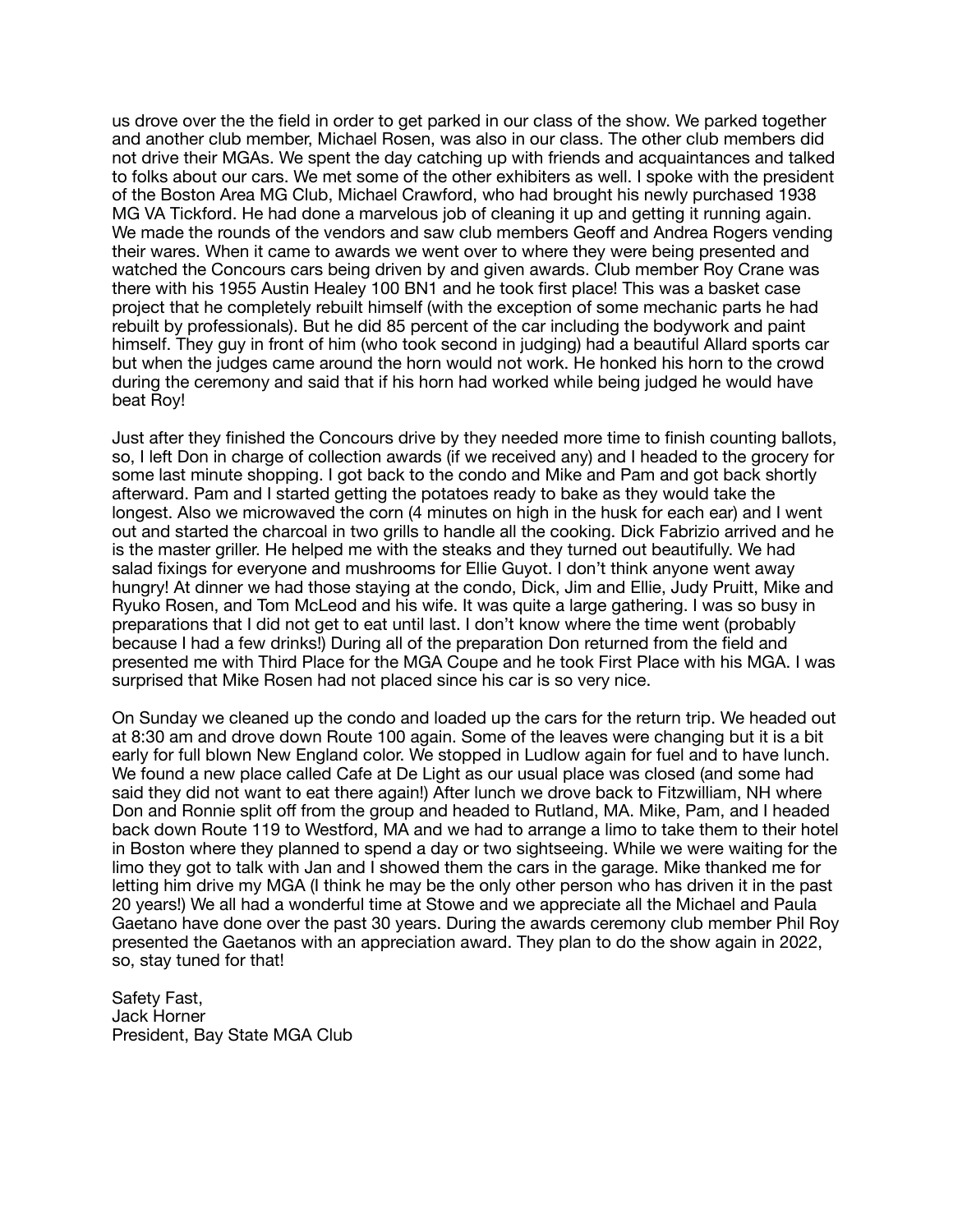The MGA 1600 class with the MGA Coupe, Don's MGA, and my MGA roadster with Michael Rosen's in the distance